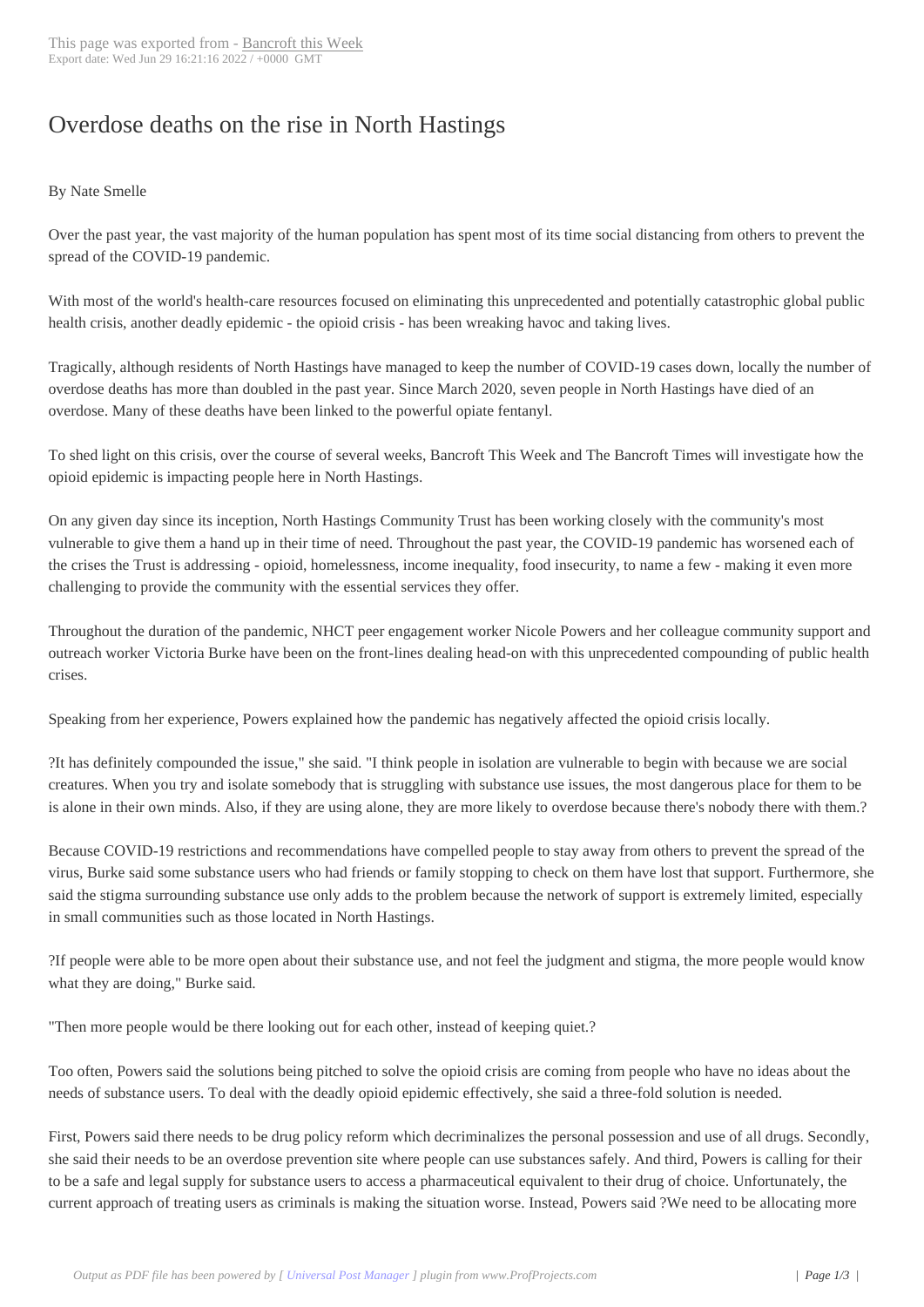funds to first responders - men[tal health workers, a](http://www.bancroftthisweek.com/?p=11446)ddictions workers, peer support workers. The police end up on site and they don't belong there. Traditionally, there has not been a good relationship between substance users and the police. I can't understand why it is a crime to consume a substance into your own body. I don't know why personal use is a criminal act. The fact that it [substance use] Is all considered criminal activity is what makes it so dangerous. That's why crime happens ... because they don't have a safe supply and they have to be out on the streets hustling. They Have to rob Paul to pay Peter. They are breaking into houses because that's the only means they have supporting their own habit.?

If substances users had access to a safe and legal supply, Powers said it would greatly reduce the amount of crime because they would not need to steal from others to support themselves and their habit. Acknowledging the scope of the transformation required to start implementing this solution, she said ?It's the entire system that needs to change.?

?It's not going to get rid of the illegal supply," added Burke.

"As we all know, there are still people who make moonshine. That still does happen, but we have a safe supply at the liquor store; we have the safe consumption sites, which are called bars. There's even a professional bartender that is not supposed to over serve you. They have everything in place.?

Burke said it is vital for people to understand that substance use is a health issue, not a criminal issue. Noting how no one would ever consider denying somebody the opportunity to go "underground" to get their chemo or radiation treatment, she said it is wrong on every level to criminalize people for a health issue.

Making substance users even more vulnerable to the opioid epidemic and COVID-19 is the fact that many of them are also forced to face these intersecting crises, while also dealing with homelessness and a lack of affordable housing.

?It puts them at higher risk, because they are going from couch to couch, and they don't know where they are going to be from one minute to the next," Powers said.

"It's a really scary place for people to be in. What we need first, and it's the first step in helping people recover, is affordable housing.?

Expanding on what Powers said, Burke highlighted how the type affordable housing needed must be geared towards the income of those who plan to live there, opposed to the government's definition of ?affordable? which is considered to be 80 per cent of a property's market value.

During the pandemic, restrictions in terms of the number of people allowed to attend funerals and social gatherings that have been put in place to protect the public, have also prevented people from grieving the loss of their friends and family members to the opioid crisis. Both Powers and Burke agree that this lack of ability to grieve the loss of loved ones together has exacerbated the situation.

According to Powers, when society sends this message to substance users it often leads them to become more depressed, which in turn leads to even heavier drug use. With a more toxic illegal drug supply on the market during the pandemic as a result of the border closures, she said substance users are now even more at risk of overdosing.

?That message just reinforces the belief that they are not worthy, and that their life doesn't matter," said Powers.

"Because nobody is talking about the staggering amount of deaths [overdoses], it reinforces the fact that society has forgotten about these people. They are almost invisible in some ways. People don't even have the ability to grieve their friends anymore, because they have lost so many people, and they have been conditioned by society to believe that these lives don't matter.; and, that they don't matter as a result. They have no voice, and no platform to use the voice.?